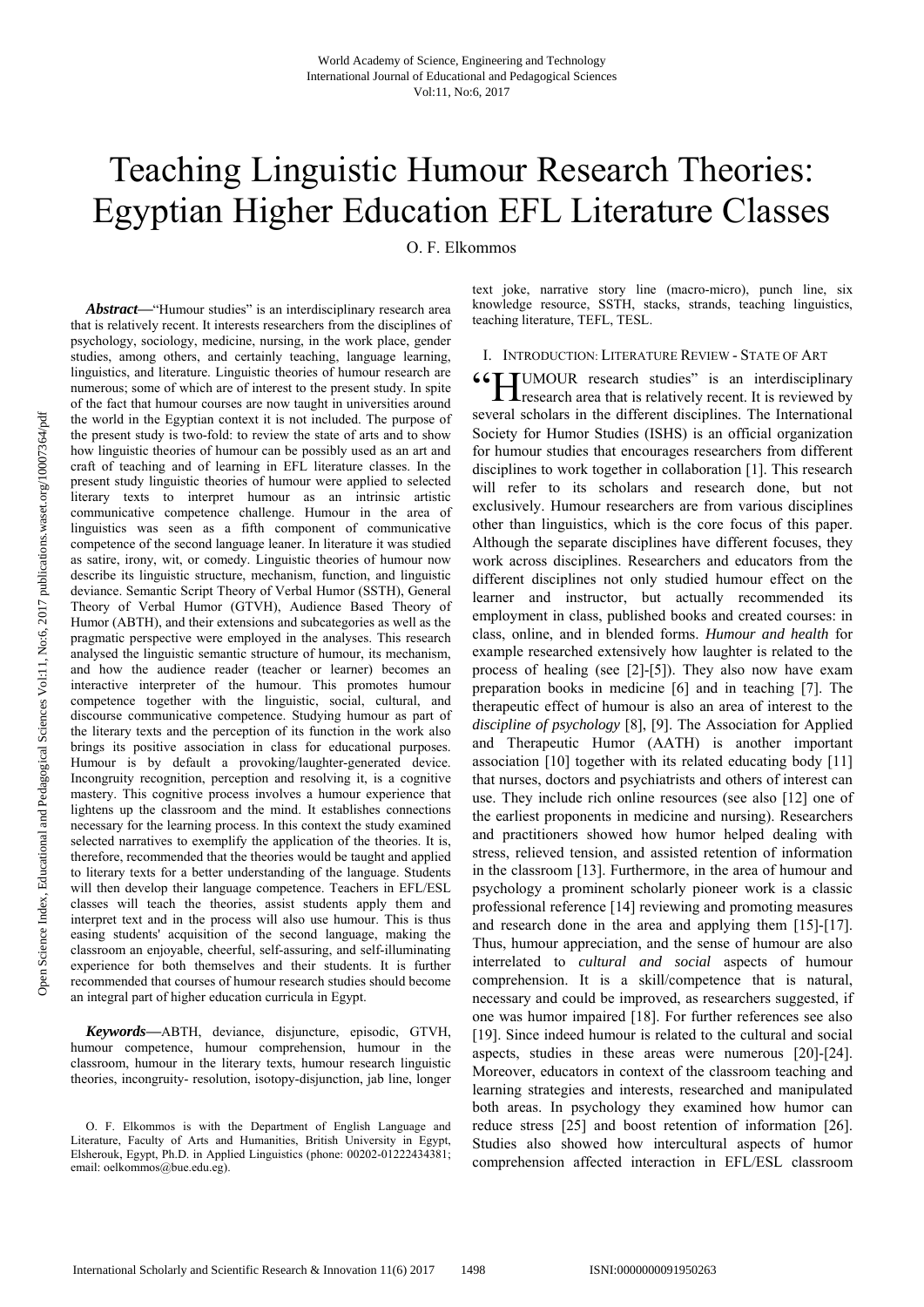[27], [28]. Researches further confirm how the psychological, social and cultural aspects affect the humor comprehension and sometimes cause humor failure [29]-[31]. On the other hand, it is also believed and proven true by many researchers that the importance of using humor in college classes as a communication tactic [32]-[34] is essential for learning and communication to take place. Since language is communication and the classroom or lecture hall are the place to communicate and learn so it must be a cheerful healing place where both student and teacher are building rapport. To have a successful teaching and learning environment, humour must be part of the experience since it is considered the fifth component of the communicative competence components [35]. For an EFL /ESL learner to achieve real communicative competence he/she needs to have the tools and the skills to acquire humour competence [36]. These tools, techniques, material and strategies were researched and exploited in several researches, papers, and books [37]-[44]. For a fuller review see also [45]. On teaching humour [46]-[50] review and analyse the status quo, while [51] reviews humor research in general. In college higher education [52], [44] discussed strategies while [53]-[58] discussed the pros and cons of using humour in higher education and in EFL/ESL classes. A classic resource [59] is an essential: to read and to use book. A full review of four decades in the educational setting was also done [60]. Techniques and methods for teaching specific language skills in L2 classroom was researched and tried. They used humour in the teaching of reading and writing skills [61], the oral skill e.g. speaking [62], grammar and structure [63], translation [64] as well as context in language [65]. More extensively the use of literature in the class both as content humour was also explored and reviewed [1]. The literature in this area too is quite extensive: researchers went as far as to suggest a rewrite of the classics to be able to support humour comprehension in the classics [66]. Others shared how they used literary texts [67], [68]. Most extensive work that was done was by Attardo applying his linguistic theories of longer humorous texts [69]. From the previous review we can conclude that in the educational setting and EFL/ESL, higher education numerous and extensive research was done excluding the Egyptian context except for very few research [70]. Furthermore, humour research courses, modules, workshops in all the areas of humour research in academia were statistically internationally reviewed by [71]. This shows that none of the humour research modules are taught in Egypt, neither in undergraduate studies nor in higher education. The essential necessity in the teaching of linguistic theories of humour is certainly a must. In the following parts of the paper, a simplified amalgamated theory kit/model will be provided as a means of teaching the theories and applying them to literary genres in the literature or stylistic modules that are already part of the curricula at the University level in the Faculties of Arts and Humanities. It is hoped that the next step for Universities in Egypt would be to design new post graduate modules teaching humour studies. To teach modules of Humour Research not only in literature but in the areas of psychology, for example, would be a promotion hopefully

employing theory and application.

#### II.AMALGAMATED LINGUISTIC HUMOUR THEORIES SIMPLIFIED

Linguistic theories of humour research are numerous but the following are suggested here as a model kit:

- A. Incongruity Resolution (IR) and Isotopy –Disjunction model (IDM).
- B. SSTH and B. GTVH
- C. Extended Humorous Longer Texts
- D. Humour as Deviance
- E. ABTH
- F. Humour Competence

*A.Incongruity Resolution (IR) and Isotopy –Disjunction Model (IDM)* 

The incongruity theory is the basis for most of the linguistics theories of humour. In the incongruity theory of humour, amusement is the enjoyment of something which clashes with our mental patterns and expectations. The enjoyment of the incongruity is the humorous amusement [72]. Humorous texts, like jokes, work in a mechanism [73], [74] of first taking you mentally to a path of thought (isotopy/script/meaning/reading) S1, then shifts you to another S2. When you are first lead to a meaning that is surprising or incongruous you reach a punchline; you reach an illogical ending or a "disjunction" (a process involving choice between two words/disjoining). This is usually triggered/ caused by a "connector" (a linguistic entity that realizes the connection between the two scripts (S1-S2) or a "switch trigger". Isotopy (one of two or more forms of an element differing from each other) disjunction (disjoining) model is an explanation of the mechanism after which the process of backtracking or act of going back to the second meaning or S2 and a resolution of the incongruity takes place. Now the receiver of the joke is amused. Humour comprehension happens and enjoyment takes place. The following (Fig. 1) is a diagram explaining the process using the following joke:

Q: Do you believe in clubs for young men?

A: Only when kindness fails.



Fig.1 The processing of the joke text: Isotopy disjunction incongruity resolution [73]

In this example, the first mention of "clubs" S1: "social group" is not yet the connector until the reader/listener reaches the disjunctor "fails" and that causes the disjunction, backtracking to the incongruity of clubs which is now the connector, disambiguation takes place by referring to S2 "sticks", resolve the two meaning of "clubs". [73]

# *B. SSTH and GTVH*

The SSTH [74] can be summarized as two necessary criteria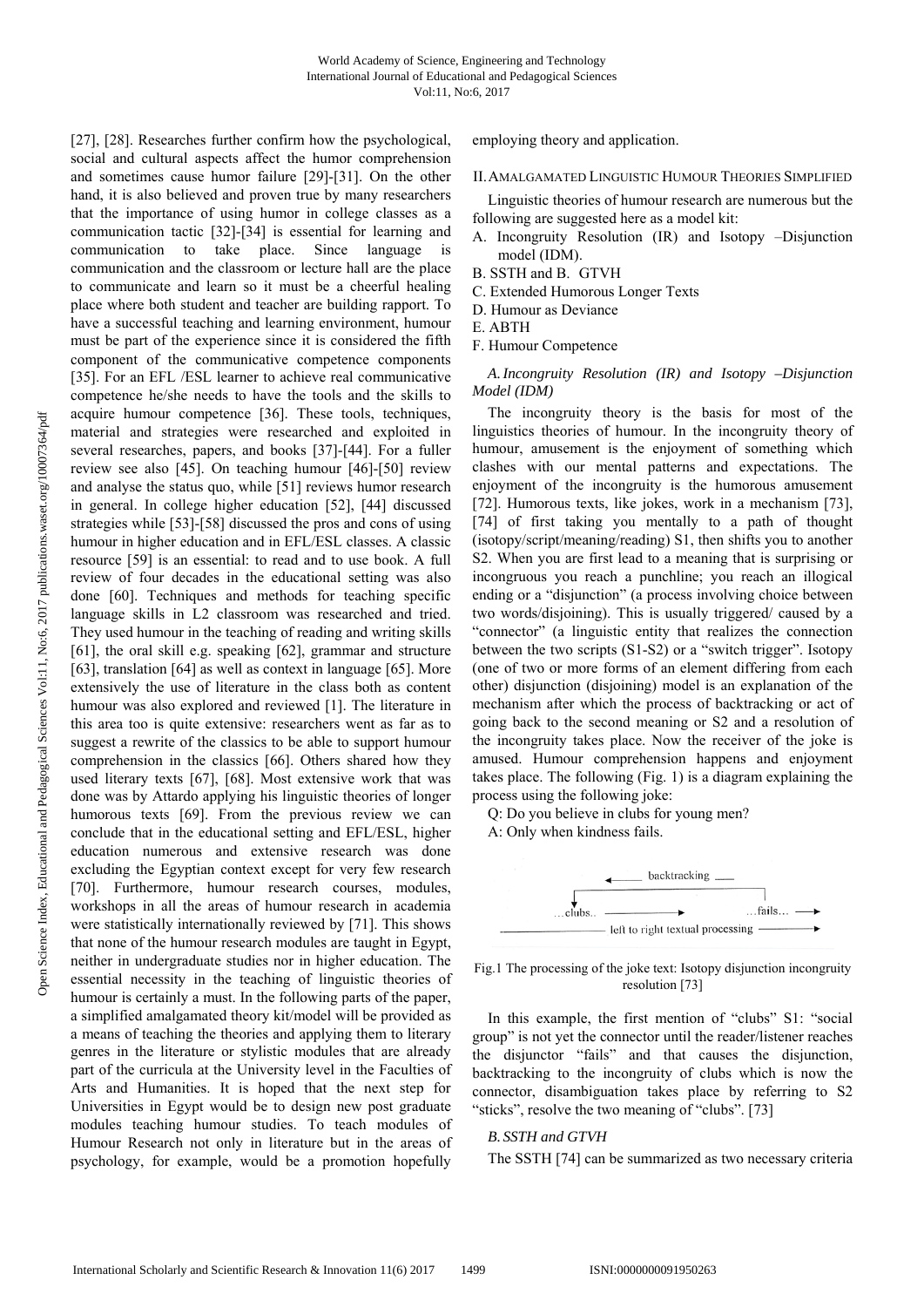or conditions for a text to be funny: a) each joke must contain two overlapping scripts (or interpretations); b) the two scripts must be opposed (or one is a negation of the other) for example: real/unreal; possible/ impossible. GTVH revision [75] is actually adding to the script opposition five more conditions or descriptive criteria upon which the joke or the funny text can be created or described. To simplify and summarize them see Table I. Table I. For the detailed applications of the theory, see [73]-[75].

#### *C. Extended Humorous Longer Text*

According to Attardo [69], Fig. 2 describes the idea of how a humourous long text like a novel, drama or even the narrative poetry of the classics would have clusters of humourous instances that accumulate and become real funny and sometimes hilariously funny. The application of this models/theory extension shows that clusters in the story line, the situations and the actual conversations. See the application in [69].

TABLE I

| <b>SIX KNOWLEDGE RESOURCES OF GTVH</b> |      |                                                                                               |
|----------------------------------------|------|-----------------------------------------------------------------------------------------------|
| Knowledge                              | (KR) | the resource you need to generate a joke                                                      |
| Resource                               |      |                                                                                               |
| Script Opposition                      | (SO) | Two opposite meanings/interpretations                                                         |
| Logical                                | (LM) | The way in which the two senses (scripts) in the                                              |
| Mechanism                              |      | joke are brought together                                                                     |
| Situation                              | (SI) | Or joke event, context, or situation: objects,<br>participants, instruments, activities, etc. |
| Target                                 | (TA) | The person or the action that is being ridiculed                                              |
| Narrative                              | (NS) | The form in which the joke is framed: story,                                                  |
| Strategy                               |      | dialogue, riddle, etc.                                                                        |
| Language                               | (L)  | The actual verbalization: spoken, written, other                                              |
|                                        |      | linguistic components                                                                         |



Fig. 2 Explanation of the model used for longer texts (Adapted from [69])

The difference between a punch line (occurring at the final position and a jab line (a humourous trigger occurring in the middle of the body of a text) is that the punch line was prepared for by the clusters or a sequence of jab or punch lines called strands. Strands can be established textually or intertextually. Stacks are a group of strands: thematically or formally related. Joke cycles are a group of jokes that are related thematically. Macro narrative is the larger story line that includes smaller side micro stories. A good example is the Canterbury Tales from which the Nun's Story was typically using all the previous features.

#### *D.Humour as Deviance*

Linguistic theories of humour now describe humor's linguistic structure, mechanism, function, and linguistic deviance. The deviation theory is clarifying the phenomenon of humour [76]. It is relating deviance to other traditional theories: the relief theory, the superiority theory, and, the incongruity theory. It is explaining how deviance in the use of the language creates humour. Therefore, it shows how humour is created and how humour works. The producer and receiver of humour need to have an awareness about how the language of humour and its mechanism are deviant from straightforward language. In humour, one is relieved from a tension of some sort, he is released from any negative energy or situation. Amusing humour deviates from the normal use of language thus making witty connections with things and words that do not usually collocate. Explication of deviation in humour is necessary.

#### *E.ABTH*

Considering the student as an audience of the joke event or extended text the audience based theory is another very important theory that is quite illuminating for them. For humour/ joke/ text to be humorous it must have a receiver who comprehends and receives it as funny. It is crucial for the humour event to have an audience who identified/recognized/ appreciated it as funny. The theory and application were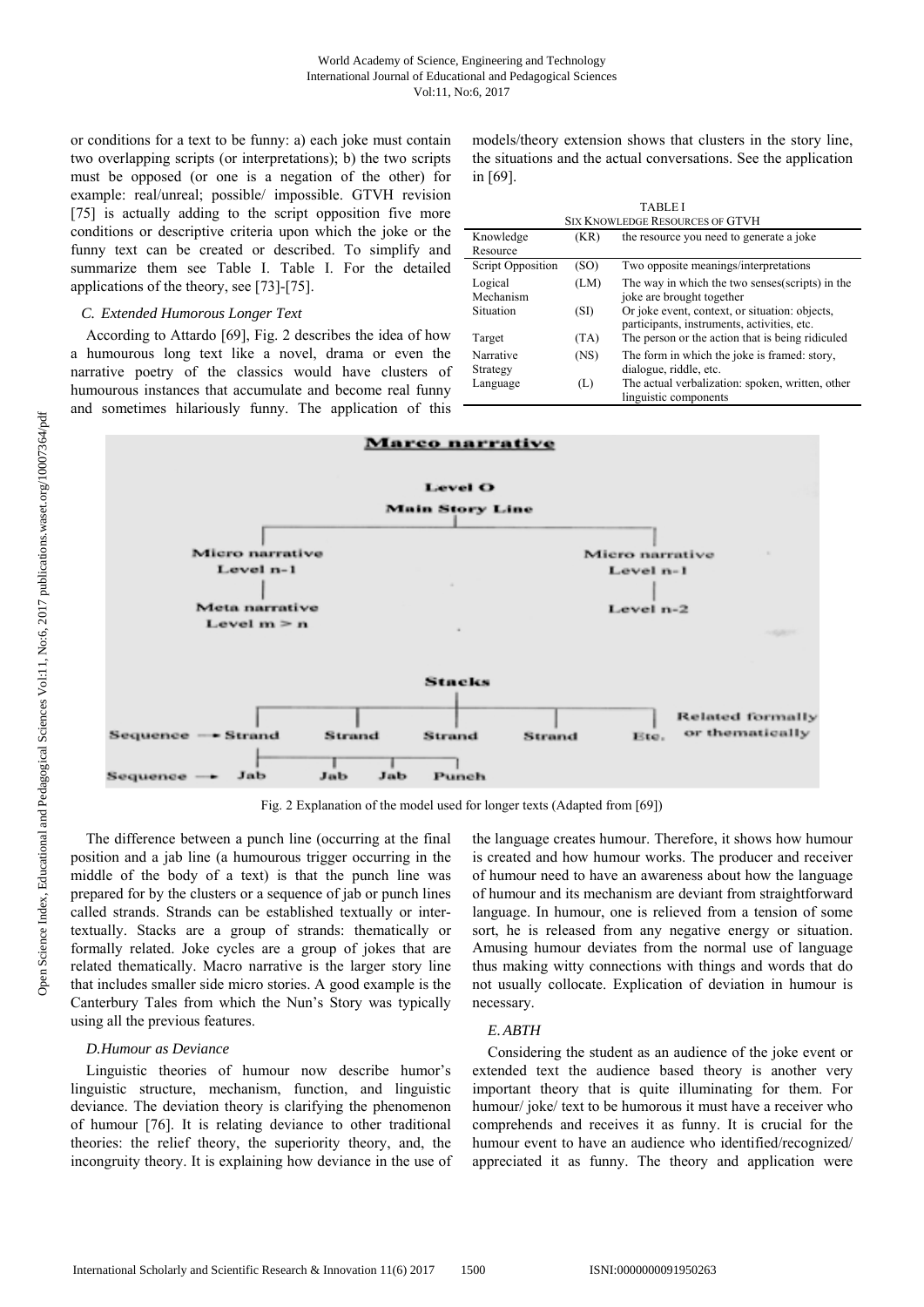promoted in [77]. See Fig. 3.



Fig. 3 Audience based theory where humor identification, comprehension and appreciation take place in the humor event [77]

*F.Communicative Competence and Humour Competence in EFL* 

In context of the EFL higher education classes teaching and learning situation, it is important that the educators and students are aware of the importance of humour as an important component of communicative competence [35]. Part of being competent is that the student would also be humour competent. Humour competence is believed to be the fifth component of language communicative competence. A review on humour competence shows an interest an impotance of humour competence [36]. See Fig. 4.

# Humour competence : a fifth component



**HUMOUR COMPETENCE** 

Fig. 4 Description of the humour competence added as a fifth component in communicative competence [35].

## III. SUGGESTIONS FOR USING HUMOUROUS TEXTS AND TECHNIQUES IN THE EGYPTIAN CLASSROOM

Using the previously mentioned theories, the literary texts known as comic or witty [78], [79] were analysed partially to make sure the theories assist the humour comprehension. The theories as tools were found to be very illuminating and eye opening to the humourous events- culminating, clustering and artistically either making one laugh, smile, or maybe just amused with the incongruity resolution.

It is also advised that not only the content would amuse but the discussion and negotiation about the humour and wit would be a good class tool. Humour builds rapport, relieves tension and support retention of artistic experience of working with a literary text.

It is further hoped that the learners themselves would have autonomy when they do analyses themselves and become humour competent. They should also have opportunities of creating their own humour in the class or in producing literary works with humour or humourous.

From a reader perspective, it is important that the humour in literary texts is understood, accepted, and appreciated as being funny and entertaining. Literary texts in higher education are a higher rhetorical production of the language. It might also be more challenging because of the displacement of the culture and place. The challenge is high but worth it. If students recognize it as a fifth component and so do instructors then it is clearly a necessary challenge. It can be eased off by the use of humour in the challenge.

In the area of teaching humour in the Egyptian higher education context, no serious contributions are made yet. It is believed that it should have its own humour research modules in its classrooms and curricula.

# IV. CONCLUSION

 In the present paper, the researcher tried to argue that teaching linguistic theories of humour both as modules and for the teaching of literature in higher education is a necessary and important step for academia in Egypt.

It is also believed that the amalgamated simplifies model suggested here is a contribution: teachers can use it with ease and simplicity. It enlightens students' perspective, improves their humour competence and in turn, their communicative competence. Teaching linguistic theories of humour for the appreciation and comprehension of literary works is an art and craft. The act of comprehension and appreciation must further take place in a cheerful classroom context: also a craft of teaching. Laughing with students and about the characters as well as the literary situation will create an amiable classroom. It is believed, by the scholars and educators, that promoting humour and humour research is a challenging engaging perspective that should become part of our curricula whether as modules or as a technique of teaching and learning.

Educators need to recognize the importance of that area of research. Delivering it students and instructors become a humour community [80] where they all have ownership of the teaching and learning space and time. It is not a matter of just raising students' and instructors' awareness but they will own the craft.

## ACKNOWLEDGMENT

O. F. Elkommos thanks humour studies scholars Amy Carrell, Salvatore Attardo, and Victor Raskin for their support.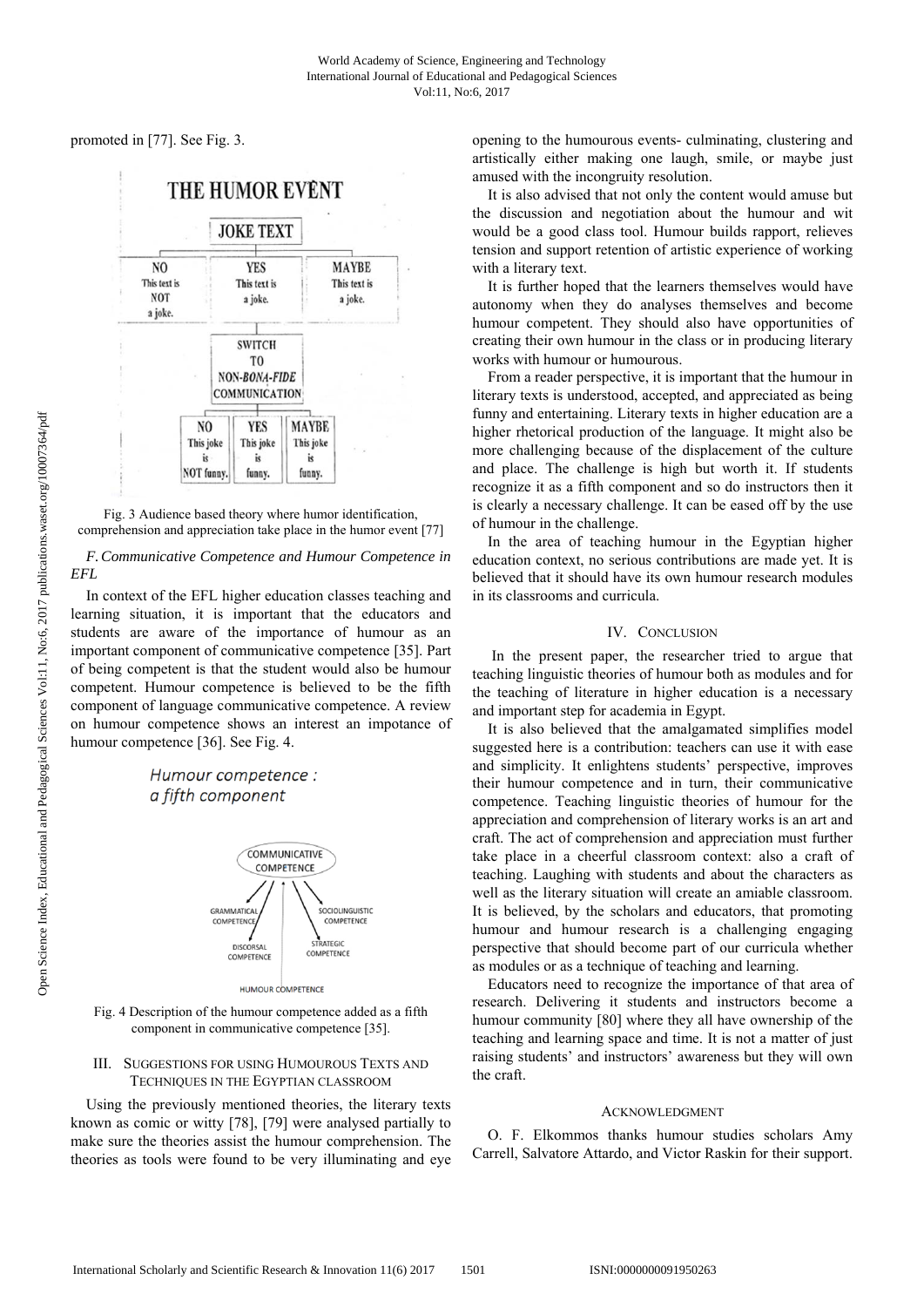Thanks are also due to, Dean of Faculty of Arts and Humanities, Professor Shadia Fahim for her continuous encouragement and for approving the BUE sponsor of the conference attendance.

#### **REFERENCES**

- [1] International Society for Humor Studies (ISHS), ISHS-Website, URL: http://www.humorresearch.org/Teaching\_humor.html
- [2] P. E. McGhee, *The Laughter Remedy: Health, Healing, and the Amuse System*, Selfpublished, 1991.
- [3] A. Klein, *The Healing Power of Humor: Techniques for Getting Through Loss, Setbacks, Upsets, Disappointments, Difficulties, Trials, Tribulations, and All That Not-So-Funny Stuff.* Los Angeles: Tarcher, 1989.
- [4] P. Derks, L. S. Gillikin, D. S. Bartolome-Rull, and E. H. Bogart, "Laughter and electroencephalographic activity." *Humor: International Journal of Humor Research*, vol. 10, no.3, pp. 285-300, 1997.
- [5] C.A. Ryan, "Reclaiming the body: The subversive possibilities of breast cancer humor," *Humor: International Journal of Humor Research*, vol. 10, no. 2, pp. 187-205, 1997.
- [6] A. McGregor and D. Z. Rose, *Laughing Your Way to Passing the Neurology Boards,* Medhumor Medical Publications, 2013.
- [7] J. Ziegler, "Use of humour in medical teaching," Carfax Publishing Ltd., *Medical Teacher*, vol. 20, no. 4, pp. 1998.
- R. A. Martin, N. A. Kuiper, L. J. Olinger, and K. A. Dance "Humor, coping with stress, self-concept, and psychological well-being." *Humor: International Journal of Humor Research,* vol. 6, no.1, pp. 89-104, 1993.
- [9] D. J. Segrist and S. D. A. Hupp, "This Class is a Joke! Humor as a pedagogical tool in teaching of Psychology," in OTP online, *Office of Teaching resources in Psychology*, 2015.
- [10] Association for Applied and Therapeutic Humor (AATH), URL: http://www.aath.org/
- [11] Humor Academy, URL: https://aath.memberclicks.net/humor-academy
- [12] P. Wooten, *Compassionate Laughter: Jest for Your Health!*, Communea-Key,1996.
- [13] R. A. Martin, *The psychology of humor: an integrative approach*, Burlington, MA: Elsevier Academic Press, 2007.
- [14] W. Ruch, *The Sense of Humor: Explorations of a Personality Characteristic, Humor Research3,* Berlin, NY: Mouton de Gruyter, 1998.
- [15] W. Ruch, A. Carrell, "Trait cheerfulness and the sense of humour. Personality and Individual Differences," GB: *Elsewer Science Ltd*. Prrson. klirid. LX//, vol. 24, no. 4, pp. 551-5.58, 1998.
- [16] W. Ruch, "Measurement approaches to the sense of humor: Introduction and overview," *Humor: International Journal of Humor Research,* vol. 9, no. 3-4, pp. 239-250, 1996.
- [17] W. Ruch, and G. Forabosco, "A cross-cultural study of humor appreciation: Italy and Germany," *Humor: International Journal of Humor Research*, vol. 9, no.1, pp. 1-18, 1996.
- [18] P. McGhee, *PUNchline How to think like a humorist if you're humor impaired,* New York: Kendall Hunt Publishing Company, 1993.
- [19] S. M. Sultanoff, *Therapeutic Humor with Dr. Steve, Humor Matters*, online Bibliography and References, URL: http://www.humormatters.com/bibpsy.htm
- [20] C. Davies, *Ethnic Humor around the World: A Comparative Analysis*. Bloomington: Indiana University Press, 1990.
- [21] L. Dickinson, *Humor Across Cultures*, ERIC, 1999.
- [22] C. Davies, *Jokes and their Relation to Society. Humor Research 4*, Berlin, NY: Mouton de Gruyter, 1998.
- [23] J Barrett, "Dialect, Stereotype, and Humor: Linguistic Variation and its Place in Humor Studies," unpublished Doctor of Philosophy Purdue University, 2000.
- [24] A. Moalla, "Intercultural strategies to co-construct and interpret humor," in *International Journal of Applied Linguistics*, vol. 25, no. 3, pp. 366- 385, Nov. 2015.
- [25] D. G. Holt, Humor as a Coping Mechanism: Dealing with Manifestation of Stress Associated with Children Identified as Gifted and Talented, unpublished Doctor of Philosophy Thesis, 1993.
- [26] S. Henderson, Laughter and Learning: Humor boosts Retention. *Edutopia, Teaching Strategies*, 2015, URL: https://www.edutopia.org/blog/laughter-learning-humor-boosts-

retention-sarah-henderson

- [27] C. E. Davies, "Humor in intercultural interaction as both content and process in the classroom," *Humor: International Journal of Humor Research,* vol. 28, no. 3, pp. 375–395, Aug. 2015.
- [28] N. Bell, "How native and non-native English speakers adapt to humor in intercultural interaction," *HUMOR, International Journal of Humor Research,* vol. 20, no.1, pp. 27–48, 2007.
- [29] N. Bell, S. Attardo, "Failed humor: Issues in non-native speakers' appreciation and understanding of humor, *Intercultural Pragmatics*, vol. 7, no. 3, pp 423–447, Aug. 2010.
- [30] N. Bell, "Using and understanding humor in a second language: a case study. Unpublished doctoral dissertation, University of Pennsylvania, 2002.
- [31] A, Carrell, Communicative Competence, Humor, and cultural Literacy: Theory and Application, unpublished manuscript, lecture given at University of Central Oklahoma, 1998.
- [32] C.B. Crawford, "Strategic Humor in Leadership: Practical suggestions for Appropriate Use," a paper presented for the 1994 Kansas Leadership Forum, Salina, KS.
- [33] M. E. Hashem, "Play and Humor in the college Classroom: Using play as a teaching technique in interpersonal communication classes," paper presented at the Central States Communication Association, April 1994, Oklahoma City, OK.
- [34] E.E, McDowell and N. Yotsuyanagi, "An Exploratory Study of Communication Apprehension, Willingness to communicate, and Sense of Humor between College Students from United States and Japan," unpublished report, 1996.
- [35] G. Vega, "Humor Competence: The Fifth Component," unpublished Phd, Purdue University, 1990.
- [36] R. J. Hodson, "Teaching 'Humour Competence'," in Knowledge, Skills and Competencies in Foreign Language Education: *Proceeding of CLaSIC,* pp 149-161, 2014.
- [37] N. D. Bell and A. Pomerantz, *Humor in the Classroom: A Guide for Language Teachers and Educational Researchers*, UK: Routlage, Jul. 2015.
- [38] E. Reddington and H. Z. Waring, "Understanding the Sequential Resources for Doing Humor in the Language Classroom," *Humor: International Journal of Humor Research*, vol. 28, no. 1, pp 1–23, Feb. 2015.
- [39] M.Wagner and E. Urios-Aparisi, "The use of humor in the foreign language classroom: Funny and effective?" *Humor: International Journal of Humor Research,* vol. 24, no. 4, pp 399–434, Sept. 2011.
- [40] L. Tekul, "Running head: When students fluently smile in L2: The role of humour in second language acquisition. A graduation paper submitted in partial fulfillment of the requirement for the degree of Master of Education, University of British Columbia, Vancouver, Dec. 2014.
- [41] A. M. A. Shumaila, J. Akhter, "Uses of Humour in an English Language Class," *International Journal of humanities and Cultural Studies*, vol. 2, no. 2, Sep., 2015.
- [42] B. Andrade, "The role and function of humor in the EFL class: from "Ha, ha!" to "Aha"," *Education & Technology in Brazil*, Aug. 11, 2012. URL: http://edutechbrazil.blogspot.com.eg/
- [43] D. Korobkin, "Humor in the Classroom: Considerations and Strategies," *College Teaching*, vol. 36, no. 4, pp 154-158, 1988, published online Aug 2012.
- [44] Tech Crazy Teacher, "Laughter in the Classroom," online URL: http://www.techcrazyteacher.com/2017/03/laughter-in-classroom.html
- [45] E. Reddington, "Humor and Play in Language Classroom Interaction: A Review of the Literature," *Teachers College*, Columbia University Working Papers in TESOL & Applied Linguistics, vol. 15, no. 2, pp. 22- 38, 2015.
- [46] E. M. Davis, "Humor in Teaching: An Analysis of the Literature," in partial fulfillment of the Master Teacher Program, Center for Faculty Excellence, United States Military Academy, West Point, NY, 2015.
- [47] R. Krause, "Humour An 'Important Spice to Use in Teaching'? On Humour and Its Uses in English as a Foreign Language Classrooms," English Module in University of Berlin, 2015.
- [48] S. A. Lei, J. L. Cohen, and K. M. Russler, "Humor on learning in the college classroom: evaluating benefits and drawbacks from instructors' perspectives," in *Journal of Instructional Psychology Publisher*, George Uhlig Publisher, 2010.
- [49] R. L. Garner, "Humor in Pedagogy: How Haha Can Lead to Aha!." *College Teaching*. 2006. Accessed September 25, 2011.
- [50] J. Bryant, P. Comisky, and D. Zillmann, "Teachers' humor in the college classroom," in *Communication Education*, vol. 28, no. 2, pp. 110-118,